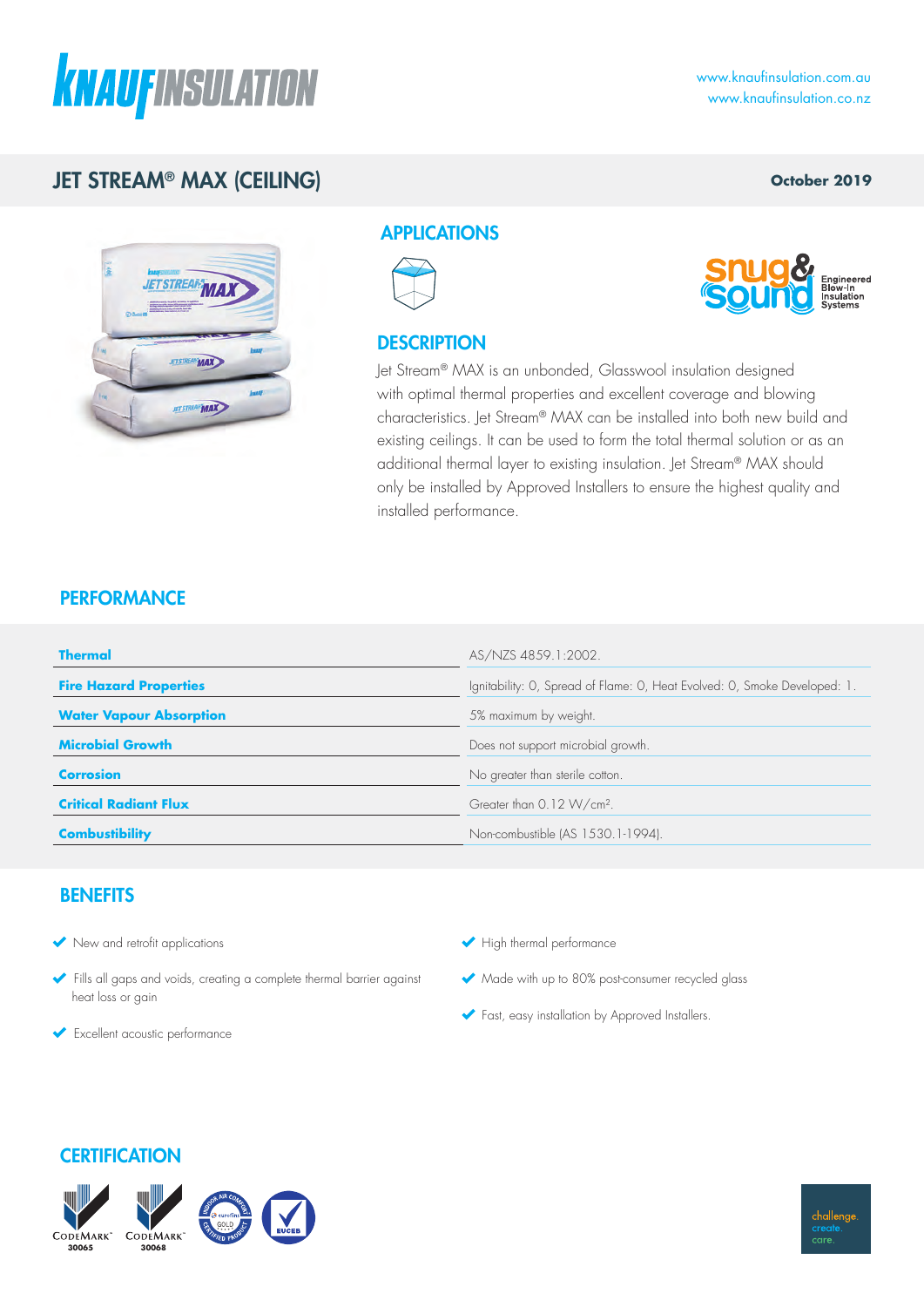

# JET STREAM® MAX (CEILING) **October 2019**

## ADDITIONAL INFORMATION

#### **Specification Guide**

The insulation shall be Jet Stream® MAX insulation 0.051 W/mK (AU), 0.049 W/mK (NZ), 8-9kg/m<sup>3</sup>, CodeMark Certified to meet the provisions of the BCA. The product will be non-combustible, CFC/HCFC free, zero ODP and GWP, Glasswool insulation with high post-consumer recycled glass content. It will be manufactured under Quality Assurance Standards ISO 9001:2008 and ISO 14001:2004 by Knauf Insulation and shall be installed in accordance with the instructions issued by them.

#### **Specification Compliance**

- ASTM and AS/NZS 4859.1 compliance.
- Fire Resistance (AS1530.1:1994 non-combustible).
- US GREENGUARD Gold Certified and verified to be formaldehyde free.
- Jet Stream® MAX is manufactured with up to 80% post-consumer glass content and undergoes UL Environment verification every six months.

#### **Thermal performance**

Jet Stream® MAX provides excellent thermal performance due to a low thermal conductivity and a complete and consistent installation. Jet Stream® MAX provides a choice of R-Values based on the installed thickness and installed weight per square metre. The stated thermal resistance (R-Value) is provided by installing the required density at the thickness (per the manufacturer's instructions). Failure to install less than the required density and thickness will result in lower insulation R-Values. Jet Stream® MAX is designed to be installed at a target density of 8-9kg/m<sup>3</sup>. Refer to the thermal performance table for more details. Jet Stream® MAX will achieve R-Values that with the use of NZS 4214 are able to meet the minimum requirements of NZS 4218 and the Energy Efficiency requirements of BCA for ceilings.

#### **Acoustic performance**

Improves sound transmission class (STC) by between 4 and 10 points.

#### **Sustainable**

- Each bag contains a high percentage of recycled glass content.
- Carbon negative. When used as thermal insulation, Jet Stream® MAX will recover the energy used to produce it within days of installation. It will continue to reduce carbon generation for as long as it is in place.

#### **Installation**

- Fast and easy to install with the added confidence of an Approved Installer.
- Easily fills hard to reach and low pitch roofs.

#### **Durability**

- Non-combustible, non-corrosive.
- Will not rot, mildew or deteriorate.
- Will not sustain vermin.
- Will not settle.
- Consistent, reliable performance.
- Performs for the lifetime of the building.

#### **Energy conservation**

• Reduces energy usage and utility bills for heating and air conditioning.

#### **Engineered Blow-in Insulation System**

Jet Stream® MAX is an engineered solution which incorporates a system approach to the insulation of your ceiling space. A range of accessories are supplied with the System to provide a range of solutions and performance checks. Backed by the Approved Installer network, to provide confidence in the performance of the product.

#### **Equipment required**

To achieve the required R-Value, this product must be installed using an approved blowing machine and equipment. Installation must be complete inline with the system guidelines and by an Approved Installer.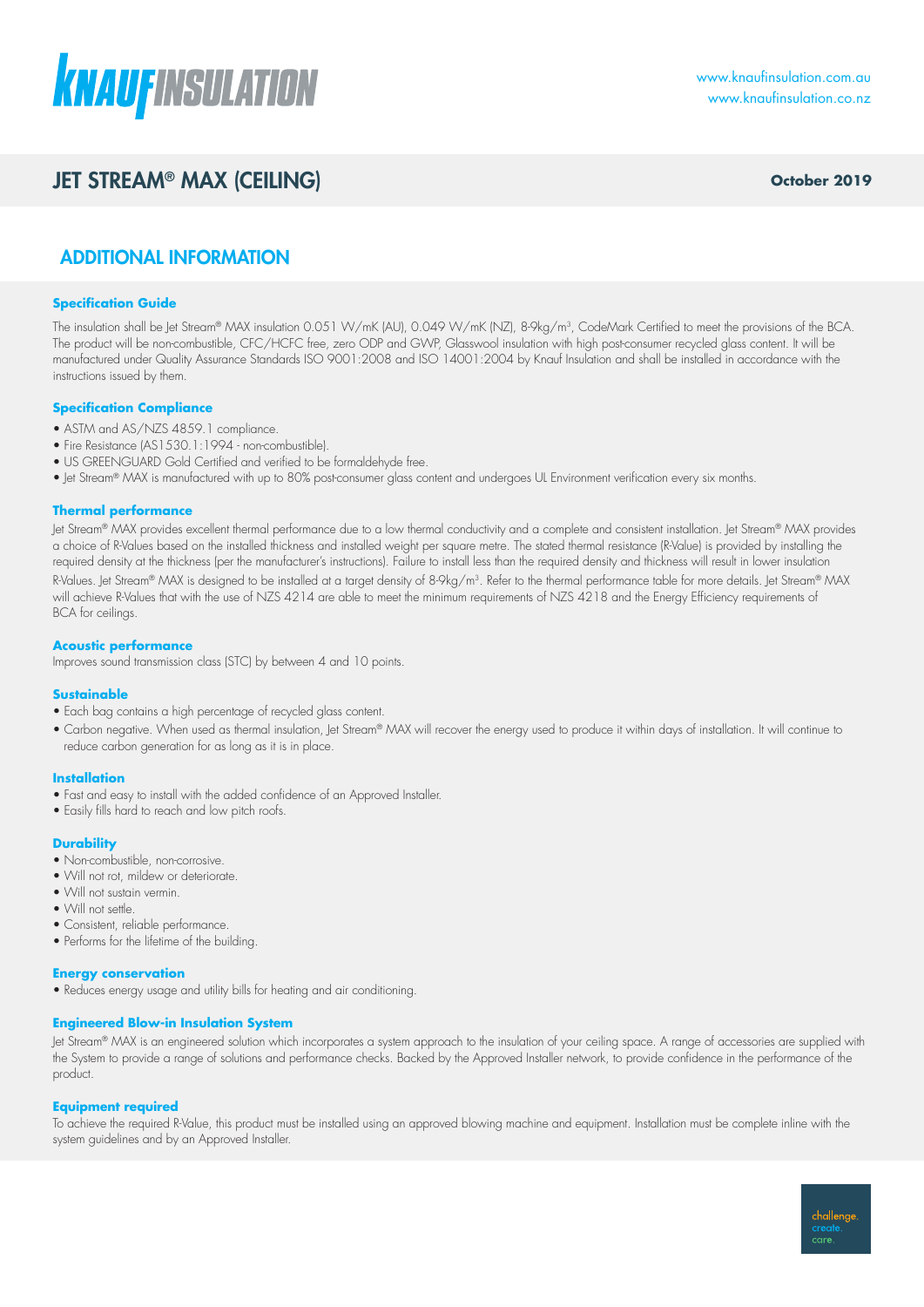

# JET STREAM® MAX (CEILING)

**October 2019**

# ADDITONAL INFORMATION (CONT.)

#### **Packaging**

Jet Stream® MAX is packaged in a strong, poly bag that offers excellent protection from abuse, dust and moisture. Knauf Insulation packages stack without slipping and are easy to handle and store.

### **Australia National Construction Code Series (NCC 2016) Building Code of Australia (BCA)**

- BCA 2016 Volume 1 Class 2 to 9 Buildings.
- Section J Energy Efficiency: Performance Requirement JP1. Jet Stream® MAX will satisfy this requirement.
- BCA 2016 Volume 2 Class 1 and Class 10 Buildings.
- Part 2.6 Energy Efficiency: Performance Requirement P2.6.1. Jet Stream® MAX will satisfy this requirement.
- Jet Stream® MAX thermal resistance has been determined by AS/NZS4859.1.
- Jet Stream® MAX is an acceptable solution in terms of the Australian Building Code.

### **New Zealand Building Code:**

- Clause B2 DURABILITY: Performance B2,3,1(b) 15 years. Jet Stream® MAX will meet this requirement
- Clause E3 INTERNAL MOISTURE: Performance E3.3.1. Jet Stream® MAX will contribute to meeting this requirement.
- Clause F2 HAZARDOUS BUILDING MATERIALS: Performance F2.3.1. Jet Stream® MAX meets this requirement and will not present a health hazard to people.
- Clause H1 ENERGY EFFICIENCY: Performance H1.3.1(a) and H1.3.2 E. Jet Stream® MAX will contribute to meeting these requirements.
- Jet Stream® MAX thermal resistance has been determined by AS/NZS 4859.1.
- Jet Stream® MAX is an acceptable solution in terms of the New Zealand Building Code.

## **SPECIFICATIONS**

| <b>Nominal Thickness</b><br>(mm) | <b>Australian R-Value</b><br>$(m^2K/W)^*$ | <b>Thermal conductivity</b><br>(W/mK) | <b>Nominal Thickness</b><br>(mm) | <b>New Zealand R-Value</b><br>$(m^2K/W)$ | <b>Thermal conductivity</b><br>(W/mK) |
|----------------------------------|-------------------------------------------|---------------------------------------|----------------------------------|------------------------------------------|---------------------------------------|
| 160                              | 3.1                                       | 0.051                                 | 160                              | 3.2                                      | 0.049                                 |
| 180                              | 3.5                                       | 0.051                                 | 180                              | 3.6                                      | 0.049                                 |
| 205                              | 4.0                                       | 0.051                                 | 205                              | 4.1                                      | 0.049                                 |
| 255                              | 5.0                                       | 0.051                                 | 255                              | 5.2                                      | 0.049                                 |
| 310                              | 6.0                                       | 0.051                                 | 310                              | 6.3                                      | 0.049                                 |
| 360                              | 7.0                                       | 0.051                                 | 360                              | 7.3                                      | 0.049                                 |
| 410                              | 8.0                                       | 0.051                                 | 410                              | 8.4                                      | 0.049                                 |
| 460                              | 9.0                                       | 0.051                                 | 460                              | 9.4                                      | 0.049                                 |
| 510                              | 10.0                                      | 0.051                                 | 510                              | 10.4                                     | 0.049                                 |

*Installed density (8-9kg/m3)*